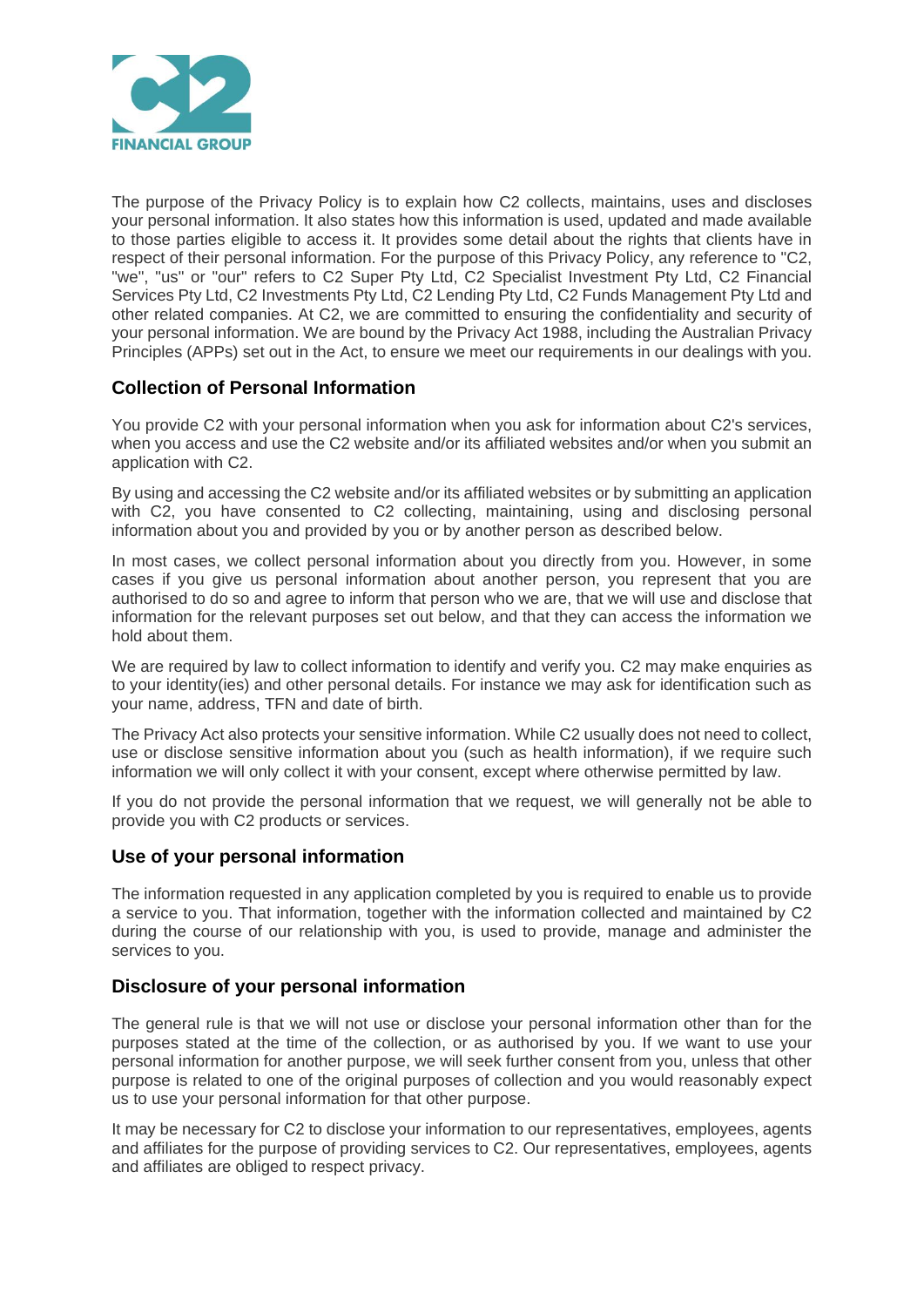

Personal information will only be disclosed to third parties other than those we have specifically identified if you have consented to the disclosure; if you would reasonably expect us to disclose information of that kind to those third parties; if we are authorised or required to do so by law; or it is necessary to assist with law enforcement. For example, we may disclose your information to governmental agencies or entities, regulatory authorities, or other persons in line with applicable rules, official requests, orders, subpoenas or similar processes as either required or permitted by applicable law.

C2 may have to send your personal information to  $3<sup>rd</sup>$  party service providers to assist with our product and services, such as, but not limited to, accountants, tax agents, auditors, registries or other third parties.

C2 takes all reasonable steps to protect your personal information from misuse, loss, unauthorised access, modification or disclosure.

### **Marketing**

By using and accessing the C2 website and/or its affiliated websites or by submitting an application with C2 you consent to us sending commercial electronic or physical messages (including messages about our products and services) to any electronic or physical address which you provide or for which you are responsible. You warrant that you have authority, either as or on behalf of the electronic or physical account/address holder, to provide this consent and agree that until you withdraw your consent by providing written notice to us or using an unsubscribe facility in the message, we may continue to send commercial electronic or physical messages to those addresses.

#### **Access to and update your personal information**

You have the right to seek access to and update or correct the personal information we hold about you by writing to us via email at info@C2fg.com.au or via mail at PO BOX R1373, Royal Exchange NSW 1225. We will try to make your information available within 14 working days of your request.

We ask that you promptly notify us of any changes to the personal information that C2 holds about you. This ensures that your personal information is up to date.

You may ask us at any time to correct personal information held by C2 about you, and which you believe is inaccurate. If we disagree with you as to the accuracy of the information, you may request that we attach a statement to that information noting that you consider it inaccurate or incomplete.

Please note that requests for access to your personal information may only be made by you, or by another party that you have authorised. Depending on the nature and/or volume of the information that you request, an access charge may apply.

#### **Making a privacy complaint**

C2 is committed to resolving your privacy complaint as quickly and efficiently as possible. Should you have any questions or complaints about your privacy please contact the C2 Privacy Officer at info@C2.com.au, or put your privacy complaint in writing and send it to us at PO R1373 Royal Exchange NSW 1225. C2 will try to resolve your privacy complaint within 14 working days. When this is not possible C2 will contact you within that time to let you know how long we will take to resolve your privacy complaint.

If a complaint is not resolved by C2 to your satisfaction, you may access an external dispute resolution service or apply to the Office of the Australian Information Commissioner (OAIC) to have the complaint heard and determined. You can contact OAIC by calling them at 1300 363 992,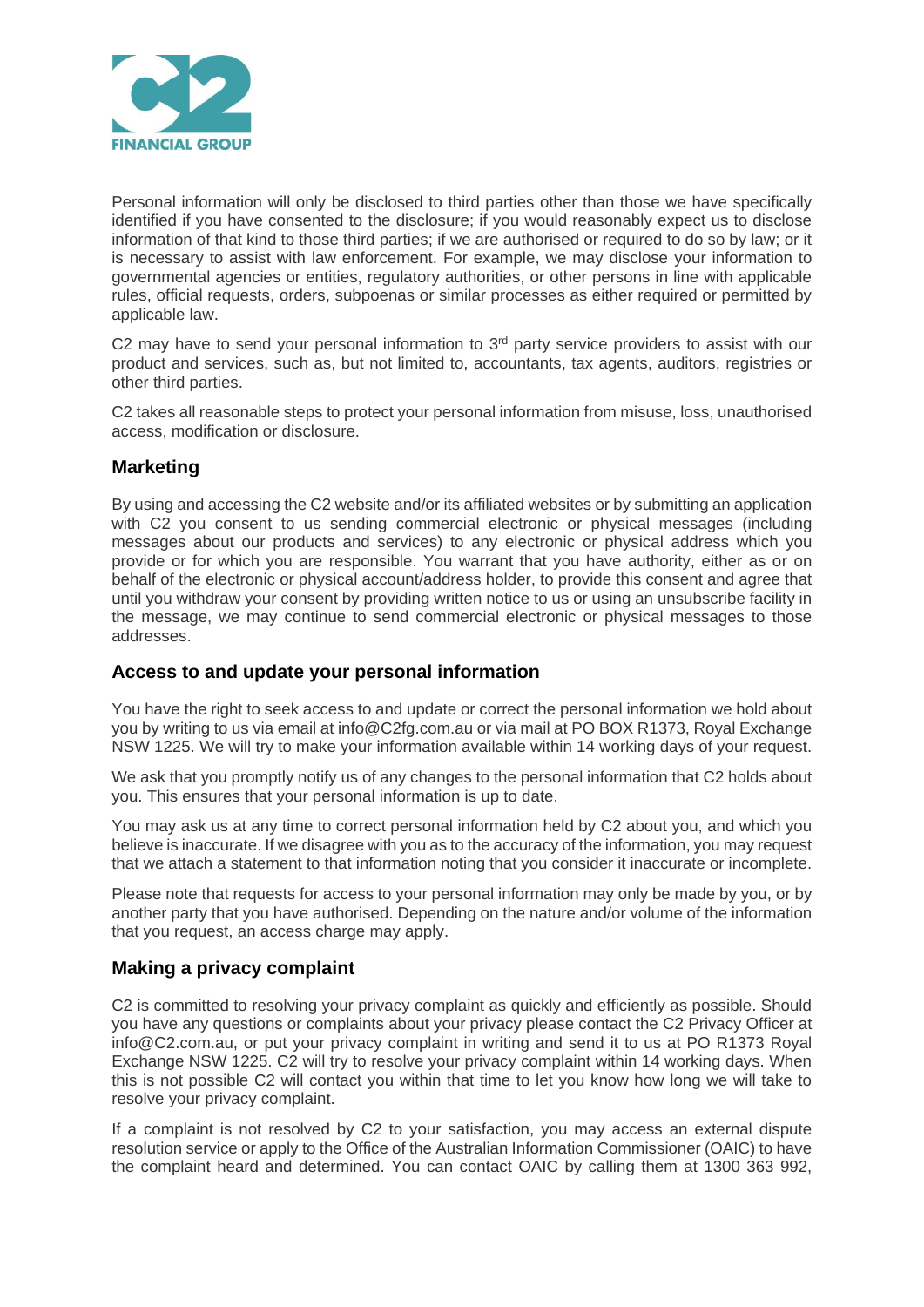

online at www.oiac.gov.au or writing to the Office of the Australian Information Commissioner, GPO Box 5218 Sydney NSW 2001.

# **Logins & 3rd Party Websites**

We take steps to protect your personal information from misuse, loss and interference. We also protect it from unauthorised access, modification, disclosure.

You are responsible for maintaining the confidentiality and security of any login details that you have been issued by C2 or by 3<sup>rd</sup> parties in relation to the C2 service or offering. You agree to notify C2, or the relevant 3<sup>rd</sup> party, immediately of any unauthorised use of your login details or other breaches of security. C2 is not responsible for any loss or damage for unauthorised use of your login details or other breaches of security related to 3<sup>rd</sup> party logins, or breaches of your personal information by 3rd parties.

The C2 website may have links to external third party websites that may benefit you. External websites should contain their own privacy statements and we recommend you review them when using their websites. Please note, however, that third party websites are not covered by C2's privacy policy and these sites are not subject to C2's privacy standards and procedures.

#### **Use of internet cookies**

We collect statistical information about visitors to our websites and our mobile app such as the number of visitors, pages viewed, types of transactions conducted, time online and documents downloaded. This information is used to evaluate and improve the performance of our websites and our mobile app. Other than statistical information, we do not collect any information about you through our website unless you provide the information to us.

You should also be aware that we may use cookies on our websites. A cookie is a small amount of data, which often includes a unique identification number or value that is sent to your browser from a website's computer and stored on your computer's hard drive. Each website can send its own cookies to your browser if your browser allows it. However, to protect your privacy, your browser only allows a website to access the cookies it has sent to your computer.

When cookies are used on our websites, they are used to collect the statistical information referred to above, in addition (if applicable) to allowing you to access your account online. When you access your account online, a cookie will be created which uniquely identifies your computer and your username and password. This means that you do not have to re-enter those details each time you want to access your account online. Most internet browsers are set up to accept cookies. If you do not wish to receive cookies, you may be able to change the settings of your browser to refuse all cookies or to have your computer notify you each time a cookie is sent to it, and thereby give yourself the choice whether to accept it or not. If you reject all cookies, you may be unable to access your account online. You can also delete cookies from your computer after they have been created.

Please also note that we may use the Remarketing feature from several third-party vendors, including Google, to reach people who have previously visited our website, and match the right people with the right message. This means that several third-party vendors, including Google, show our ads on sites that you access across the Internet as well as using cookies to serve ads based on your past visits to our website. To opt out of Remarketing you can opt out of Google's use of cookies by visiting Google's Ads Settings [here.](https://www.google.com/settings/u/0/ads/authenticated) Alternatively, you can also opt out of a thirdparty vendor's use of cookies by visiting the Network Advertising Initiative opt-out page [here.](http://www.networkadvertising.org/choices/)